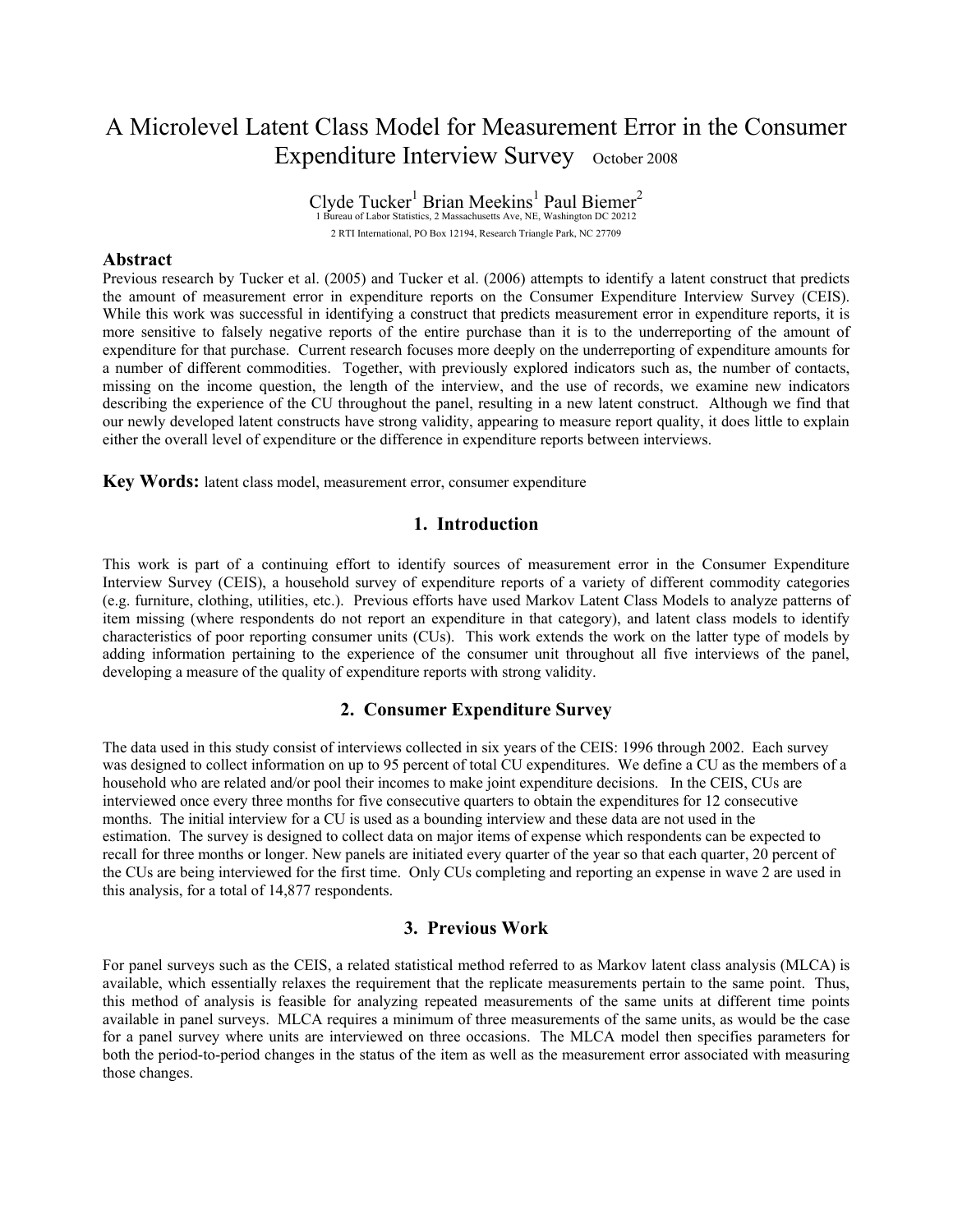Previous work by the authors used MLCA to make aggregate estimates of underreporting in a category only by respondents reporting no expenditures in that category. Biemer (2000) applied the MLCA methodology to the CEIS in order to determine whether useful information on the magnitudes and correlates of screening question reporting error can be extracted directly from the CEIS panel data. Biemer and Tucker (2001) extended the earlier analysis using data from four consecutive quarters of the CEIS by considering CUs that were interviewed four consecutive times beginning in the first quarter of 1996 and ending in the last quarter of 1998. This allowed the authors to consider a wider-range of models including second-order Markov models. First order Markov models assume that a purchase or non-purchase at quarter *q* is affected only by quarter *q*-1 purchases or non-purchases. A second order Markov model assumes that both quarters *q*-1 and *q*-2 affect purchasing behavior at quarter *q*. Their analysis provided evidence of second-order Markov effects and recommended that second-order terms be included in the models.

In Tucker, Biemer, and Vermunt (2002), model estimates with both unweighted and weighted data were compared. The results indicated that few differences were found between the two; therefore, given the ease of use, unweighted data were used in these analyses. A thorough examination of all explanatory variables considered in the previous studies was undertaken, and a reduced set of the most powerful ones was identified. A new diagnostic technique was developed and used to evaluate the validity of the models. In 2003, Tucker, Biemer, and Meekins developed methodology for estimating the amount of the missing expenditures.

Unlike the previous work, a micro-level approach incorporating measures specific to a given interview was used by Tucker, Biemer, Meekins, and Shields (2004) to examine underreporting for total expenditures. A latent variable that adequately accounted for the shared variance among a set of observed response error indicators was created. The observed variables were based on information collected from each CU during the interview. The latent variable was believed to be a better measure of underreporting than any of the observed variables taken individually. Each CU then was assigned to a particular class of the latent variable representing its hypothesized level of expenditure underreporting based on the CUs values on the observed variables. See Tucker (1992) for an earlier empirical example.

For this analysis the authors used only second interview data and examined reporters of expenditures while ignoring nonreporters. They wished to develop a model separate from covariates with only indicators of the quality of response. The authors began with the simplest identifiable model composed of three indicators (each with three classes) and a latent variable with three classes. From this point they ran all possible combinations of three indicators for a three class latent variable. The analysis was further extended by examining restricted models based on the hypothetical relationship of some of the indicators with the latent variable, thus ordering the latent classes in what we believed to be an interpretable manner. These "restricted" models were compared to the unrestricted models to aid in interpretability and choices of model fit. Some of the indicators are dichotomous. These were entered into the best three variable models along with other combinations to create four-indicator models. The goal was to develop a latent variable (preferably ordered) that indicated the quality of responses, such that poor reporters could be easily identified.

Models were estimated using lEM, LCA software developed by Vermunt (1997). Model selection was based on a number of objective and subjective measures. The authors primarily used the Bayesian Information Criteria (BIC), the  $L<sup>2</sup>$  test statistic, and the dissimilarity index. However, for each model the authors examined the conditional probabilities of the latent variable given each value of each indicator. In this way we assessed the relative influence of each indicator and the degree to which an indicator effectively differentiated the respondents with respect to the classes of the latent variable

Using these methods a "best" model was selected. Latent classes aligned with expenditure means as expected. Those with lower expenditure means had higher levels of underreporting. For example, those in the low underreporting class had a total expenditure mean of \$10,625, while those in the high underreporting class had a mean of \$6,948

In Tucker, Biemer, and Meekins (2005), the authors continued with a more in-depth exploration of micro-level measures of underreporting. In this analysis, only second wave data are used from those respondents actually reporting expenditures in the commodity classes under study (57,184 families interviewed in 1996 through 2001). Thus, we first were interested in the response errors for those respondents reporting expenditures and not those who said they had no expenditures in these categories. Again, the authors assumed response errors come largely in the form of underreports.

In this case, a refined set of manifest indicators of response error were created. These indicators are listed below, with the coding scheme used for each: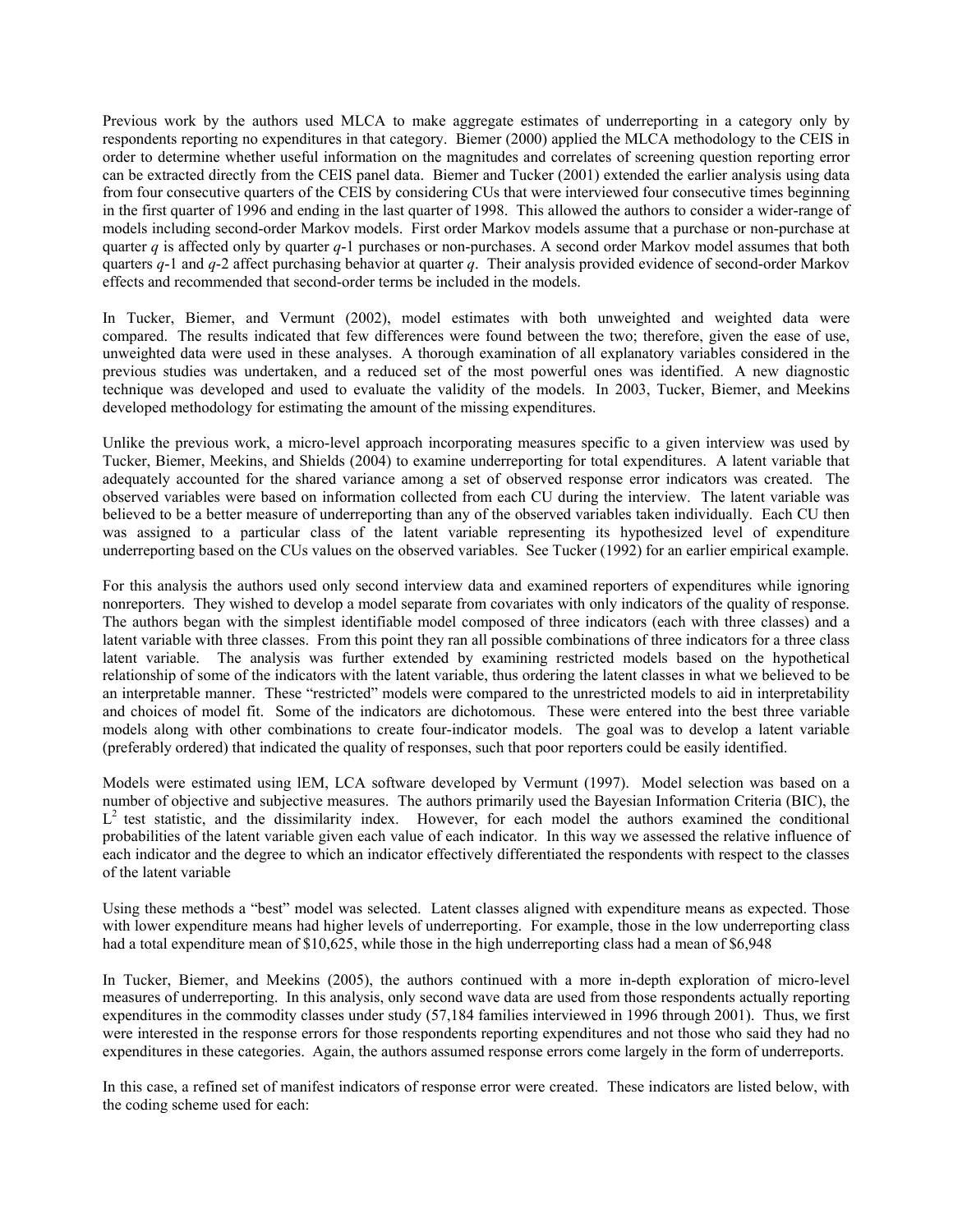- 1. Number of contacts the interviewer made to complete the interview  $(1=0-2; 2=3-5; 3=6+)$ <br>2. The ratio of respondents to total number of household members  $(1=<5; 2>5)$
- The ratio of respondents to total number of household members  $(1 = 5; 2 > 5)$
- 3. Whether the household was missing a response on the income question (1=present; 2=missing)
- 4. The type and frequency of records used. This variable indicates whether a respondent used bills or their checkbook to answer questions, and how often they did so. (1=never; 2=single type or sometimes; 3=multiple types or always)
- 5. The length of the interview (1<45min; 2=45-90; 3>90)

.

- 6. A ratio of expenditures reported for the last month of the 3 month reporting period to the total expenditures for the 3 months  $(1<.25; 2=.25-.5; 3=>.5)$
- 7. A combination of type of record used and the length of the interview. (1=poor; 2=fair; 3=good) as shown below for the combined variable.
- 8. Number of expenditure questions within commodity category for which a response was imputed or allocated.

For each of seven expenditure categories: children's clothing, women's clothing, men's clothing, furniture, electricity, minor vehicle expenses, and kitchen accessories, we began with the simplest identifiable model composed of three indicators and a latent variable with three classes. Models were again estimated using lEM. Only three manifest variables were used to maximize cell sizes in the manifest tables. We ran all possible combinations of three indicators for each expenditure class. The analysis involved both "restricted" and "unrestricted" models. Restricted models forced a hypothesized ordering of the manifest indicators to the latent response error (ordering the latent classes in what we believed to be an interpretable manner), while unrestricted models did not. Based on comparisons of the results from restricted and unrestricted models, it was decided to proceed with only restricted models from that point. Combinations of four and five manifest indicators were examined, but all models with more than four variables were of little value. Again, we ran models with several different sets of starting values to avoid reaching only a local solution.

The selection of the best model for each expenditure category was based primarily on the BIC and the Dissimilarity Index. The same set of manifest indicators were not used for the best model in each case, but the statistical diagnostics confirm a good fit for all final models chosen.

The authors also extended the use of substantive diagnostics used in earlier work. For each model they examined both conditional probabilities of the latent variable given each value of each indicator and the conditional probabilities of each indicator given each value of the latent variable. In addition, they also examined the actual probabilities of a case being in a particular latent class given its manifest cell location, as well as the proportion of cases assigned to each manifest cell by the latent class model.

To gain a further understanding of the models, the authors again turned to the expenditure means for the three latent classes. The results, while not completely disconfirming, were not that promising. Across all seven categories of expenditures we analyzed, we found that the three classes of the latent variable failed to distinguish CUs based on their expenditures. However, for kid's clothing, women's clothing, and kitchen accessories, two separate groups could be identified that met our expectations.

By including CUs that reported no expenditures in our analysis, the authors found that, for most commodities, mean expenditure amounts increased monotonically across the latent scale, and the three means were significantly different from one another.

Research by Tucker, Biemer, Meekins, Kesselman (2006) advanced the effort by examining a much larger number of commodity categories (29) and more rigorously examining and validating the results of the latent class models. The "final" model for each of the 29 commodities and overall were selected in a similar manner to past research, using both objective statistics and subjective diagnostic tools. We then assigned CUs certain latent classes in the same way as previous research. Using 30 proportional odds models (each commodity category and overall) we regressed the latent variable on a number of demographics in order to assess the content validity of the latent variable. After finding similar patterns across all commodity categories and verifying the results of the latent class modeling, we examined the mean expenditure amounts using the commodity specific LCA models for expenditure reporters and the overall LCA model for all unit responders. Finally, we examined the expenditure means for each class of the latent variable controlling for key demographics using MANCOVAs and the contribution of the latent variable in predicting expenditure, controlling for demographic variables (such as you would use in weighting or nonresponse adjustment).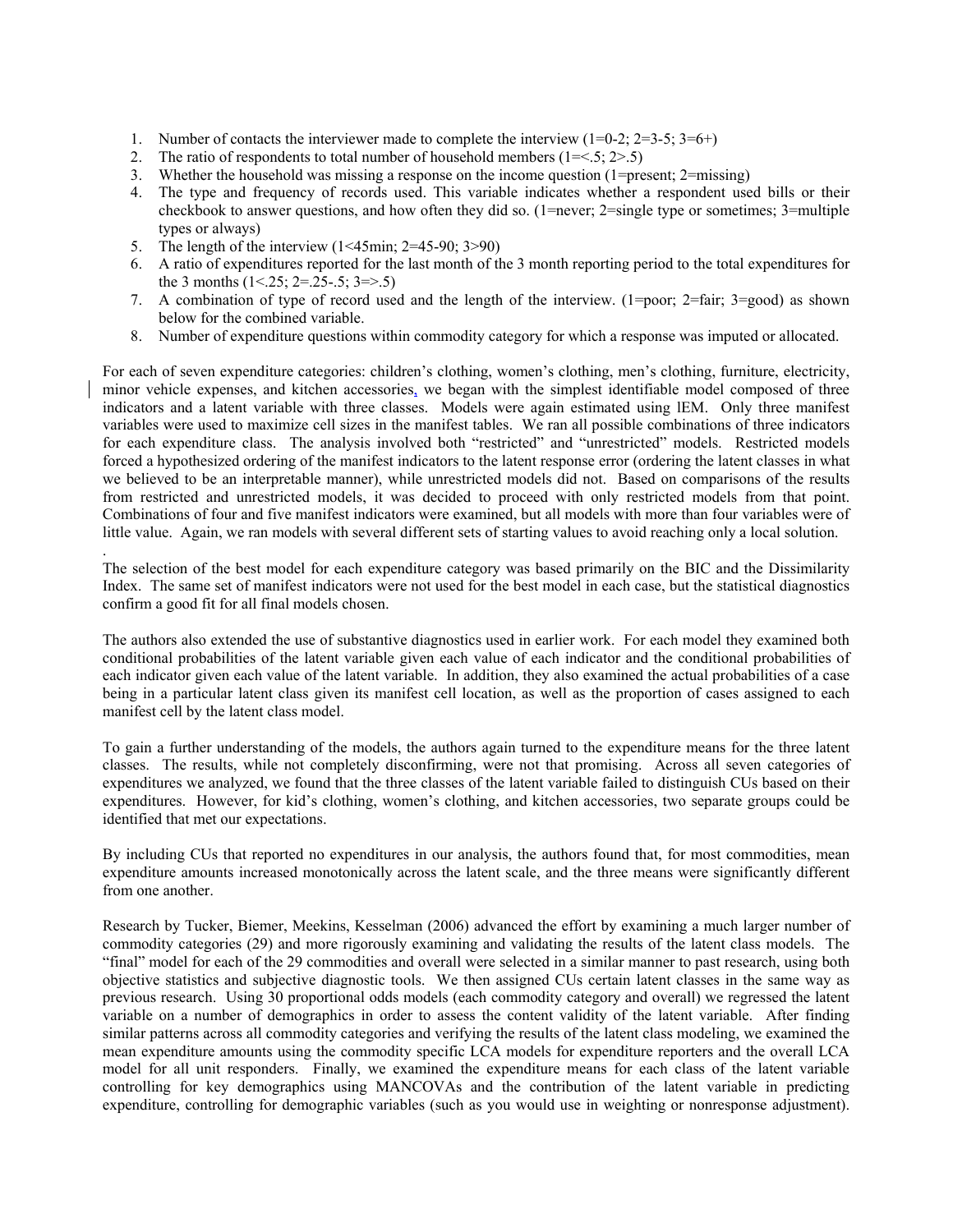Consistent with previous research the results of this research provided validation for the latent class approach to modeling measurement error, but a model that could differentiate levels of underreporting (given a report) remained elusive, while models classifying CU's by whether they erroneously omit a report altogether were more successful.

Other research by Meekins, Tucker, and Biemer (2008) used the latent construct developed in Tucker et al. (2006) to examine the relationship of measurement error to subsequent wave nonresponse and bias. It was found that those in the poorest category of reporting were somewhat less likely to respond in subsequent interviews, volunteered expenditure reports in fewer categories, and had more sharply declining overall expenditure amounts in subsequent interviews than their counterparts in the fair and good reporting categories.

## **4. Current Research**

The current research advances this work in a number of ways. Perhaps most importantly the current work includes a number of new indicators that address the experience of the CU within the entire panel. In addition to the indicators used in previous research, the models estimated for this work include:

1. Number of completed interviews.

 2. Pattern of attrition combined with the number of completed interviews (those with a pattern of attrition as opposed to a sporadic nonresponse pattern were further penalized).

- 3. Average number of commodity categories for which CU had at least one expenditure report.
- 4. The number of interviews in which the third months expenditure to the quarter was between 0.25 and 0.5.
- 5. Panel averages of some of the interview level indicators.

Model selection was conducted in a manner similar to the previous research where all combinations of three or four indicators were estimated and three and four level latent class variables were considered. Multiple iterations with random start values were used in order to avoid local maxima. Models were initially selected based on fit, reducing the many possible combinations of classes and indicators to a relative few candidates. The remaining candidates were then evaluated based on the relationship of the latent construct to the indicators and other subjective criteria. After a few models were selected the CU was assigned a latent class value based on the probability of being in that class given the indicators in the model. Expenditure means were found for each latent class assignment. The models were further validated by regressing demographic variables on the latent class assignment using proportional odds models. Expenditure means were regressed on the latent class assignment together with demographic variables. Finally, the authors developed a measure of "bias" calculated as follows:

$$
Bias' = \begin{cases} 0, X_2 \le X_5 \\ X_2 - X_5, X_2 > X_5 \end{cases}
$$

This measure was then regressed in a similar manner to average expenditure on the latent class assignment and demographic variables.

## **5. Results**

Based on the aforementioned procedure three models were chosen to be verified and further analyzed. The fit statistics and overall performance was acceptable for all three of these models. Two models with three indicators were chosen and one model with four indicators was chosen. The three indicator models used the indicators: missing on income, length of interview, average number of commodity categories to differentiate three and four latent classes of reporting quality (lv2b47\_3 and lv2b47\_4, respectively). The four indicator model (lv2479\_3) used all of those used in the three indicator models combined with the number of good interviews in the panel. Fit statistics were very good for all three models. The ordinal constraints did not significantly reduce fit of any of these three models. Table 1 shows the average overall expenditure per quarter by latent class and model. Note that all of the models show significant differences in mean expenditure across the three latent classes.

**Table 1:** Average Overall Expenditure by Latent Class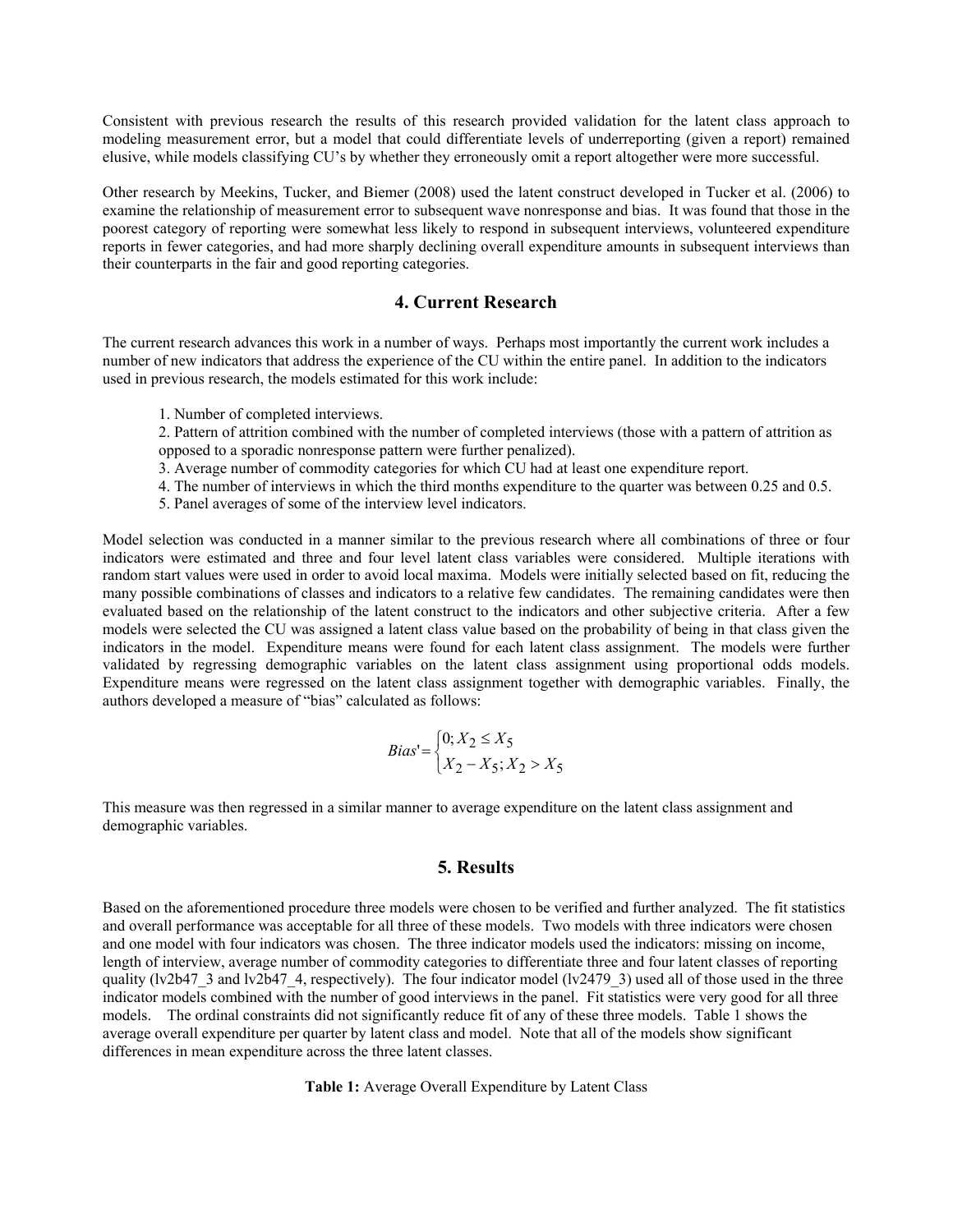|           |          |          |           | 4         |
|-----------|----------|----------|-----------|-----------|
| 1v24793   | 6,946.84 | 8.920.20 | 11.985.71 |           |
| $1v2b473$ | 5,790.85 | 9.045.21 | 11.535.85 |           |
| Iv2b474   | 5,361.99 | 7,802.64 | 8,975.91  | 11,535.85 |

Subsequent analysis regressing the latent construct on a number of demographic variables shows that the relationship between these demographic variables and the latent constructs are consistent and in the expected direction. The demographic variables explain from 17 to 15 percent of the variance in the latent classes, indicating that there is some independence between them.

| Latent Variable           | 2b473  |         | 2b474  |         | 2479 3 |         |
|---------------------------|--------|---------|--------|---------|--------|---------|
|                           | Exp(b) | PR(X2)  | Exp(b) | PR(X2)  | Exp(b) | PR(X2)  |
| Famsize 1                 | 0.763  | < 0.001 | 0.805  | < 0.001 | 0.756  | < 0.001 |
| Famsize 2                 | 1.120  | < 0.001 | 1.108  | < 0001  | 1.071  | < 0.001 |
| Age                       | 1.018  | < 0.001 | 1.020  | < 0.001 | 1.011  | < 0.001 |
| Educ                      | 0.895  | < 0.001 | 0.917  | < 0.001 | 0.901  | < 0.001 |
| $ln(incrank/(1-incrank))$ | 1 248  | < 0.001 | 1.220  | < 0001  | 1.262  | < 0.001 |
| Race                      | 1.252  | < 0.001 | 1.222  | < 0.001 | 1.246  | < 0.001 |
| Tenure                    | 0.705  | < 0.001 | 0.746  | < 0.001 | 0.767  | < 0.001 |
| Urban                     | 1.111  | < 0.001 | 1.090  | < 0.001 | 1.138  | < 0.001 |
| Max-rescaled R2           |        | 0.17    |        | 0.15    |        | 0.15    |

**Table 2:** Proportional Odds Model Results for Overall Expenditure

Because the latent variable with four indicators proved to be better at differentiating between the quality of reporting, the remaining analysis is shown with the four indicator model. As is shown in Table 3, the mean expenditure amount for all commodity categories apart from "other vehicle expense" and "drugs" is significantly different across the latent classes.

| <b>There</b> is mean commonly Experience of Early Choo $(1, 2, 1)$ |        |        |        |
|--------------------------------------------------------------------|--------|--------|--------|
| <b>Latent Class</b>                                                | 1      | 2      | 3      |
| Electricity                                                        | 214.42 | 239.80 | 256.15 |
| Cable                                                              | 68.71  | 80.94  | 90.53  |
| Trash                                                              | 12.93  | 18.24  | 24.47  |
| Gas                                                                | 68.20  | 82.14  | 101.78 |
| TV                                                                 | 55.46  | 91.69  | 152.07 |
| <b>Sports</b>                                                      | 15.25  | 27.52  | 51.26  |
| Furniture                                                          | 60.18  | 91.53  | 148.70 |
| Other Household                                                    | 17.32  | 29.74  | 59.80  |
| Kitchen Accessories                                                | 15.86  | 28.58  | 59.71  |
| Men's Apparel                                                      | 59.63  | 79.34  | 109.92 |
| Women's Apparel                                                    | 85.48  | 118.95 | 180.62 |
| Men's Clothing Only                                                | 49.56  | 65.62  | 89.03  |
| Women's Clothing Only                                              | 73.10  | 100.46 | 151.16 |
| Men's Accessories                                                  | 1.71   | 2.39   | 4.00   |
| Women's Accessories                                                | 2.32   | 3.62   | 6.44   |
| Men's Shoes                                                        | 8.37   | 11.33  | 16.89  |
| <b>Latent Class</b>                                                | 1      | 2      | 3      |

**Table 3:** Mean Commodity Expenditure by Latent Class (lv2479\_3)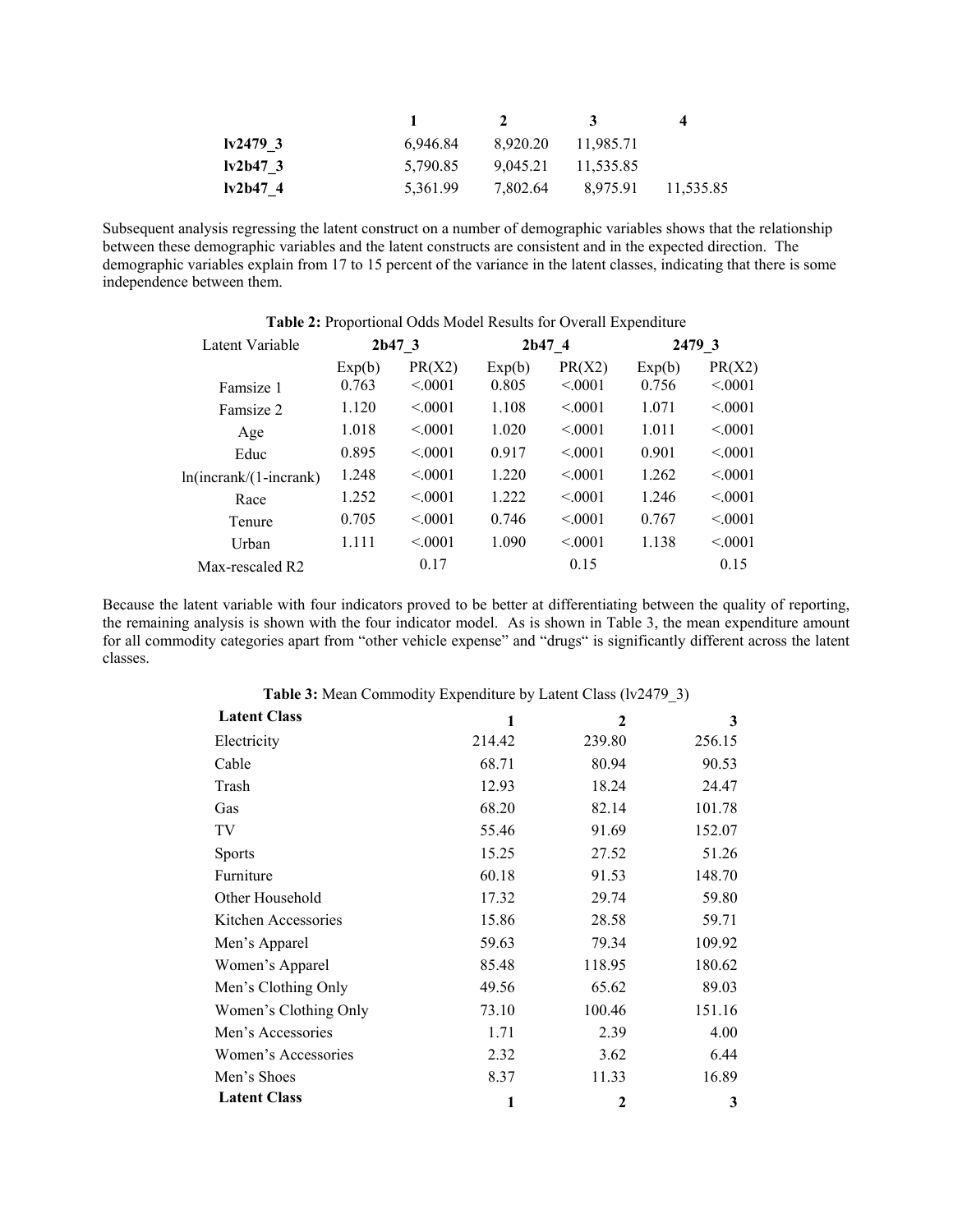| Women's Shoes         | 10.07  | 14.87  | 23.02  |
|-----------------------|--------|--------|--------|
| Kid's Apparel         | 36.49  | 52.15  | 75.38  |
| Kid's Clothing Only   | 30.57  | 43.30  | 62.18  |
| Kid's Accessories     | 0.47   | 0.79   | 1.52   |
| Kid's Shoes           | 5.45   | 8.06   | 11.68  |
| Minor Vehicle Repairs | 37.43  | 53.11  | 81.79  |
| Vehicle Oil           | 11.87  | 16.23  | 22.81  |
| Major Vehicle Repairs | 39.75  | 57.64  | 89.45  |
| Vehicle Other*        | 8.98   | 11.91  | 22.25  |
| Dental                | 32.38  | 59.50  | 95.10  |
| Eyes                  | 14.37  | 22.81  | 39.04  |
| $Drugs*$              | 167.55 | 191.34 | 190.12 |
| Pets                  | 62.69  | 81.54  | 92.33  |
|                       |        |        |        |

Table 4 shows the results of the average expenditure per CU per wave regressed on the latent construct controlling for demographics. The marginal gain from introducing the latent construct is small but statistically significant. The effect sizes of the demographics are not significantly diminished and the means of the expenditures by latent class controlling for the demographics variables in the model are significantly different and in the expected direction. These results are similar for each commodity category (not shown), although those commodities with higher probability of measurement error show more differentiation across latent classes.

| Table 4: MANCOVA Results: Total Expenditures                                                |                                                           |                |         |          |         |
|---------------------------------------------------------------------------------------------|-----------------------------------------------------------|----------------|---------|----------|---------|
|                                                                                             |                                                           | Baseline model |         | With LV  |         |
|                                                                                             |                                                           | Estimate       | p-value | Estimate | p-value |
|                                                                                             | F                                                         | 2740.45        | < 0.001 | 2096.07  | < 0.001 |
|                                                                                             | $R^2$                                                     | .39            |         | .41      |         |
| 21.21<br>F[Contribution of Latent variable]:                                                |                                                           |                |         |          | < 0.001 |
|                                                                                             | F[Contribution of Interaction Term]:<br>519.11<br>< 0.001 |                |         |          |         |
| Total Expenditure: Least Squared Means Controlling for All Other Variables in the<br>Model* |                                                           |                |         |          |         |
|                                                                                             | p-values for differences in LSMean                        |                |         |          |         |
| Class                                                                                       | Mean                                                      |                | Poor    | Fair     | Good    |
| Poor                                                                                        | 6,905.96                                                  |                |         | < 01     | < 01    |
| Fair                                                                                        | 7,293.90                                                  |                | < 01    |          | < 01    |
| Good                                                                                        | 7,556.87                                                  |                | < 01    | < 01     |         |
| *Tukey-Kramer adjustment for multiple comparisons                                           |                                                           |                |         |          |         |

Of particular note is the contribution of the interaction between income level and the latent class variable. As shown in Figure 1, at very high or very low incomes the relationship between latent class and reported income is much stronger. Indeed, the contribution of the interaction term is much higher than the direct effect of the latent construct.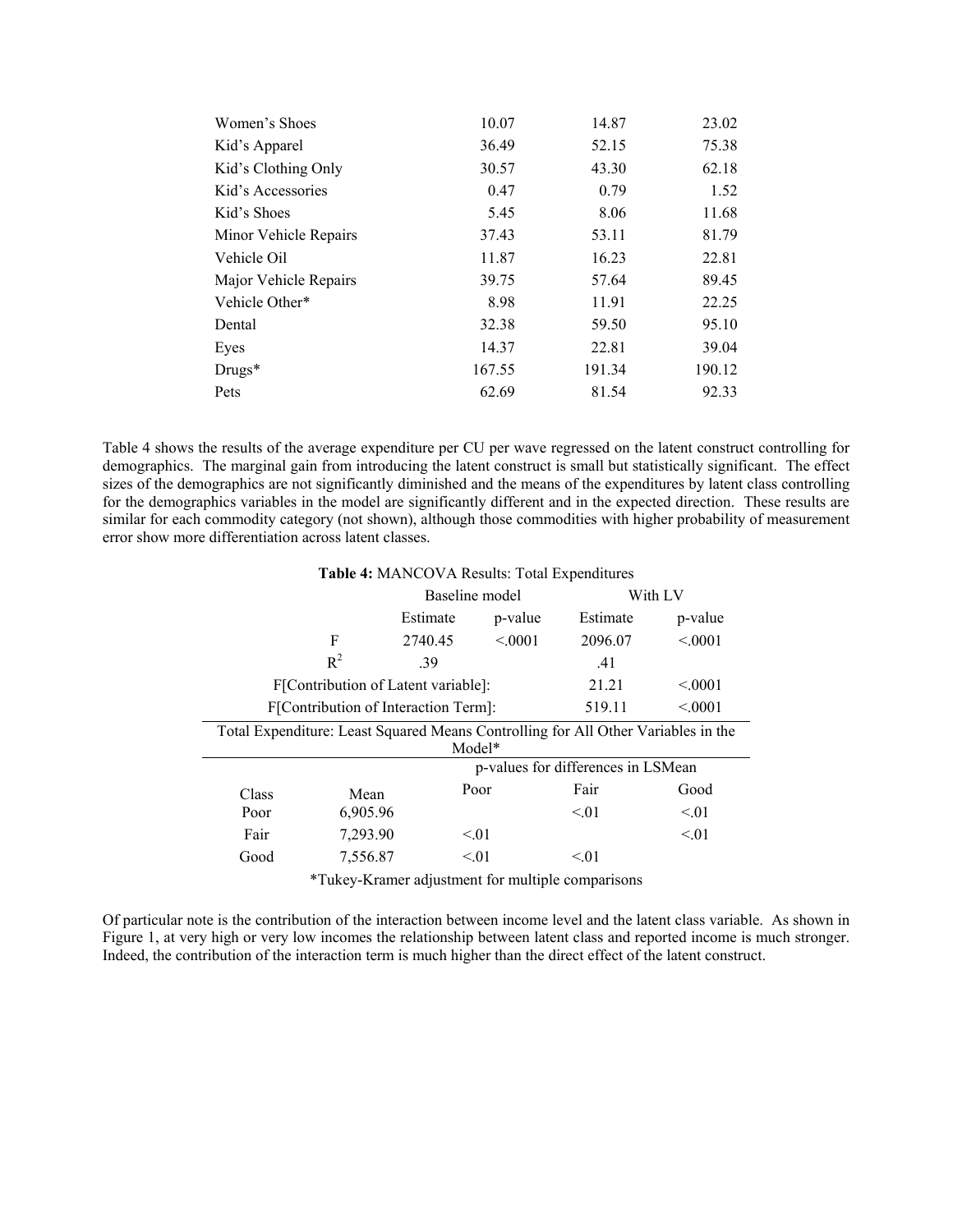

**Figure 1: Latent Class by Average Expenditure by Income Rank Percentile**

Turning to our measure of "bias" we see similar results. Table 5 shows summarizes the outcome of regressing the "bias" measure on the latent construct controlling for demographic variables. Note again the strong interaction term, but also how little of the variation in bias our model explains. However, the latent construct seems to differentiate between the poorest reporters and the other two classes.

**Table 5:** MANCOVA Results: Bias

| <b>THOIE 5: MANCOVA RESULTS: BIAS</b>                                                       |                                     |                                    |           |          |           |
|---------------------------------------------------------------------------------------------|-------------------------------------|------------------------------------|-----------|----------|-----------|
|                                                                                             |                                     | Baseline model                     |           | With LV  |           |
|                                                                                             |                                     | Estimate                           | p-value   | Estimate | p-value   |
|                                                                                             | F                                   | 89.2                               | < 0.001   | 67.8     | < 0.001   |
|                                                                                             | $R^2$                               | .02                                |           | .03      |           |
|                                                                                             | F[Contribution of Latent variable]: |                                    | 12.51     | < 0.001  |           |
| F[Contribution of Interaction Term]:                                                        |                                     |                                    |           | 13.38    | < 0.001   |
| Total Expenditure: Least Squared Means Controlling for All Other Variables in the<br>Model* |                                     |                                    |           |          |           |
|                                                                                             |                                     | p-values for differences in LSMean |           |          |           |
| Class                                                                                       | Mean                                |                                    | Poor      | Fair     | Good      |
| Poor                                                                                        | 1,300.67                            |                                    |           | < 01     | $\leq 01$ |
| Fair                                                                                        | 1,567.46                            |                                    | $\leq 01$ |          | .07       |
| Good                                                                                        | 1,730.65                            |                                    | < 01      | .07      |           |

\*Tukey-Kramer adjustment for multiple comparisons

## **6. Discussion**

Based on the analysis we are confident that the latent construct is indeed measuring the quality of reporting, but either this latent construct lacks the sensitivity needed to adequately predict underreporting, or measurement error is not a strong predictor of the average expenditure reported by the CU and the amount of bias, as measured by our admittedly coarse measure. We show differences in expenditure amounts in the expected direction. For commodity categories where previous research has indicated that there is a great deal of measurement error, the model seems to explain more of the variation in expenditure amount and bias. Finally, incorporating the latent construct in our models appears to enhance and clarify the effect of income on reported expenditure. All of these serve to validate the construct.